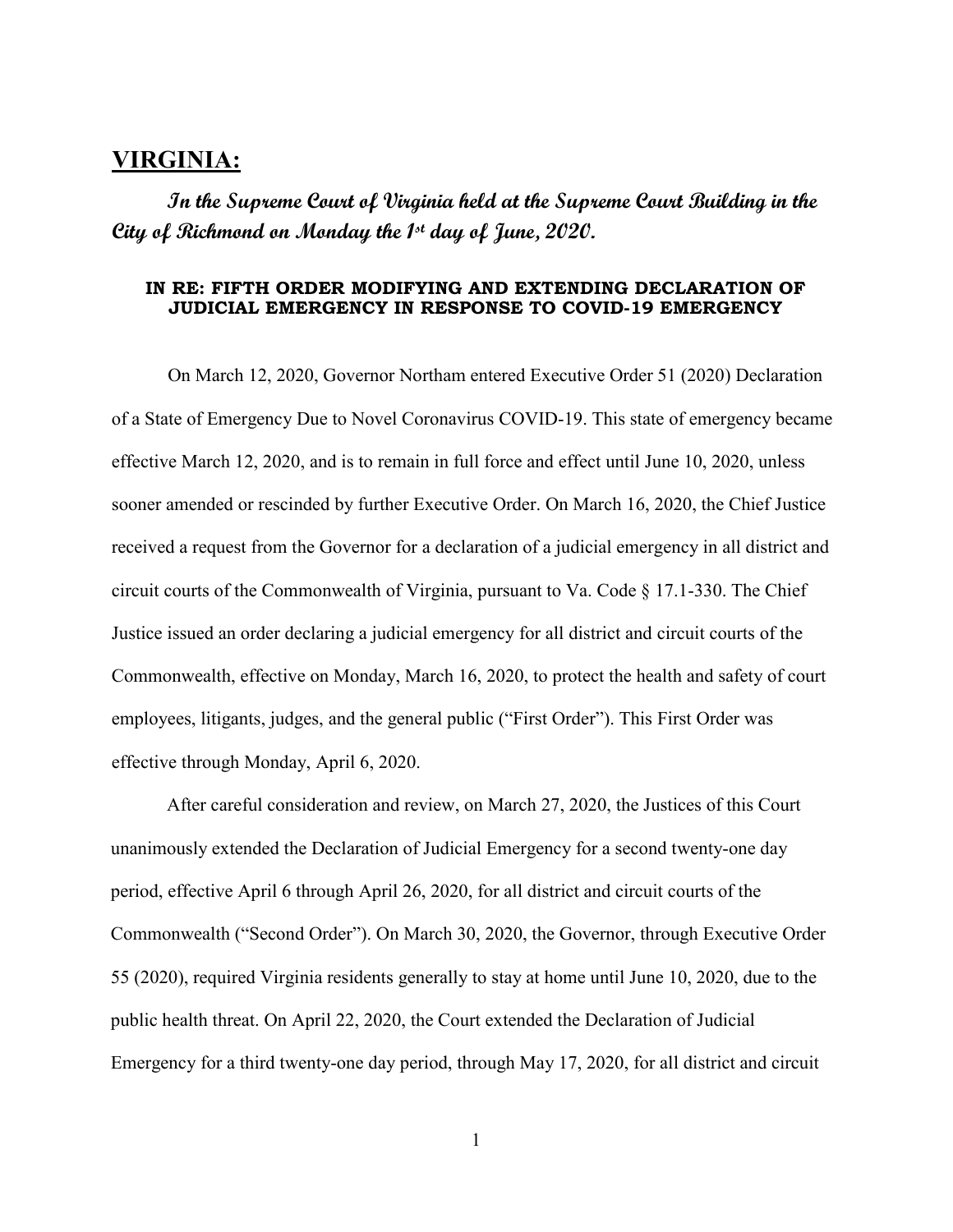courts of the Commonwealth ("Third Order"). On May 1, 2020, the Court entered a Clarification Order Concerning Tolling of Statutory Speedy Trial Deadlines During the Judicial Emergency In Response To COVID-19 Crisis ("Clarification Order"). On May 6, 2020, the Court entered an Order modifying and extending the Declaration of Judicial Emergency through June 7, 2020 ("Fourth Order"). Paragraph 4 of the Fourth Order was amended on May 12, 2020 ("Amended Fourth Order"). On May 26, 2020, Governor Northam entered Executive Order 63 (2020), effective May 29, 2020, requiring, among other things and with some exceptions, that face masks be worn inside buildings.

Under the constitutional, statutory, and inherent authority of the Supreme Court of Virginia, the Court unanimously hereby MODIFIES and EXTENDS the declaration of judicial emergency and ORDERS the following:

l) As provided in the First, Second, Third, Fourth, and Clarification Orders, for all cases in district and circuit courts the statutes of limitation and, except as otherwise provided in this Order, all other case-related deadlines, excluding discovery deadlines, shall continue to be tolled during the ongoing Period of Judicial Emergency (currently March 16, 2020, through June 28, 2020) pursuant to Va. Code § 17.1-330. Consistent with this Court's Fourth Order, in all civil cases, including jury trial cases that are currently suspended, deadlines and obligations arising out of Part Four of the Rules of the Supreme Court of Virginia are not tolled and, upon notice to the parties or their counsel, courts may impose and enforce case related pre-trial deadlines. Litigants are encouraged to resolve as many pretrial matters as possible with or without the assistance of the courts.

2) Courts shall continue to prioritize emergency matters including, but not limited to, quarantine or isolation matters, criminal arraignments, bail reviews, protective order cases,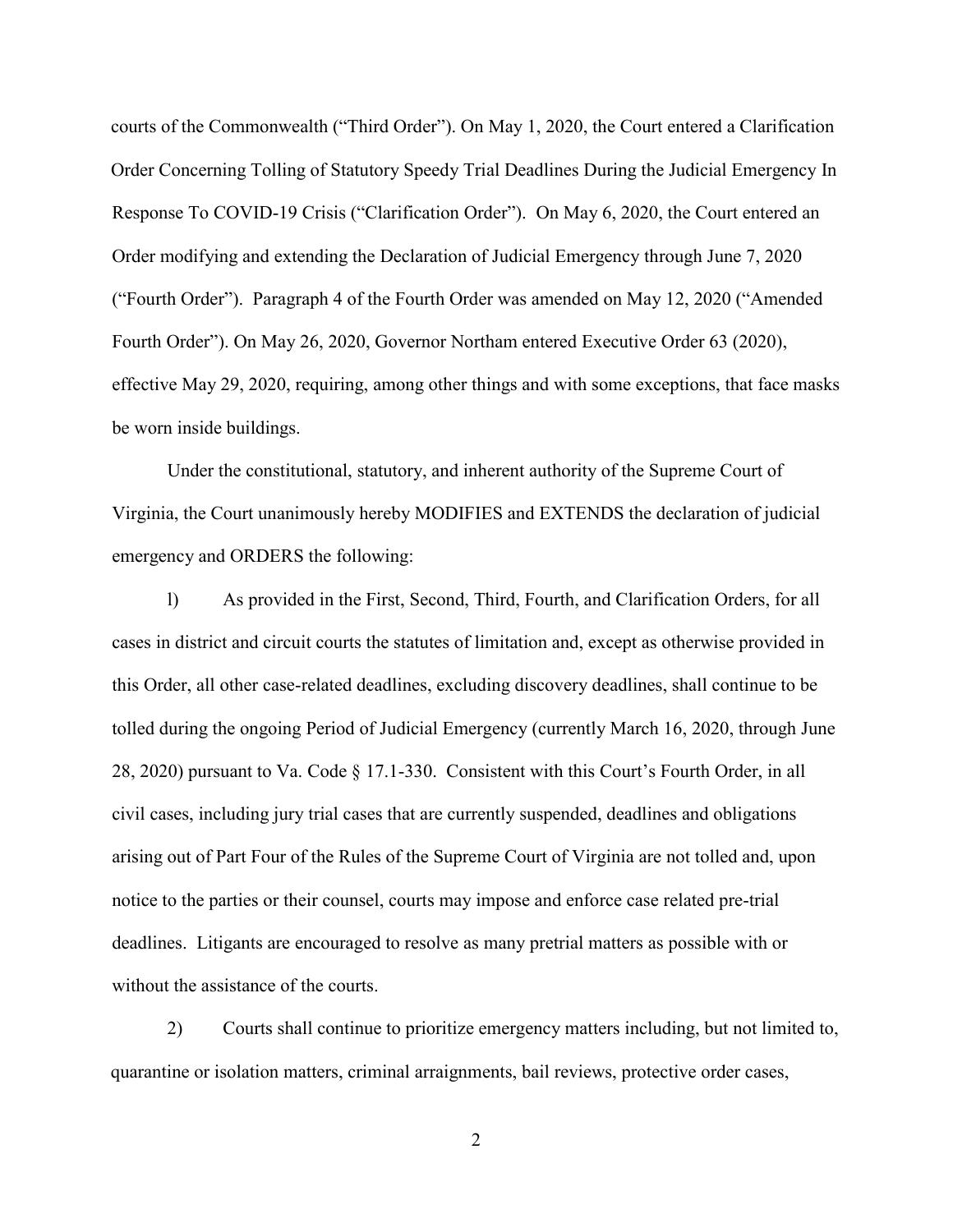emergency child custody or protection cases, civil commitment hearings, petitions for temporary injunctive relief, proceedings related to emergency protection of elderly or vulnerable persons, petitions for appointment of a guardian or conservator, and proceedings necessary to safeguard applicable constitutional protections.

3) Courts should continue to conduct as much business as possible by means other than in-person court proceedings. In all civil and criminal matters, courts are encouraged to continue and even increase the use of video conferencing, teleconferencing, email, or other means that do not involve in-person contact. These methods are preferred over in-person court proceedings.

4) Notwithstanding the ongoing preference for conducting hearings by video conferencing or telephone, all courts may hear in-person non-emergency matters and non-jury cases if they determine it is safe to do so, and provided they comply with the guidance for transitioning from emergency to routine operations provided by the Office of the Executive Secretary in order to minimize the risk of the spread of COVID-19 from in-person court proceedings. Whether criminal or civil, whether the case is one that is handled in person or by video or telephone, it is not necessary for a party to obtain the agreement of any other party to bring a pre-trial motion before the court or set a non-jury trial. The parties are not relieved of notice requirements or other duties under pre-trial orders and compliance with applicable rules and statutes.

5) All courts and security personnel shall take reasonable measures to prohibit individuals from entering the courthouse if they have, within the previous 14 days:

i. traveled internationally;

ii. been directed to quarantine, isolate, or self-monitor;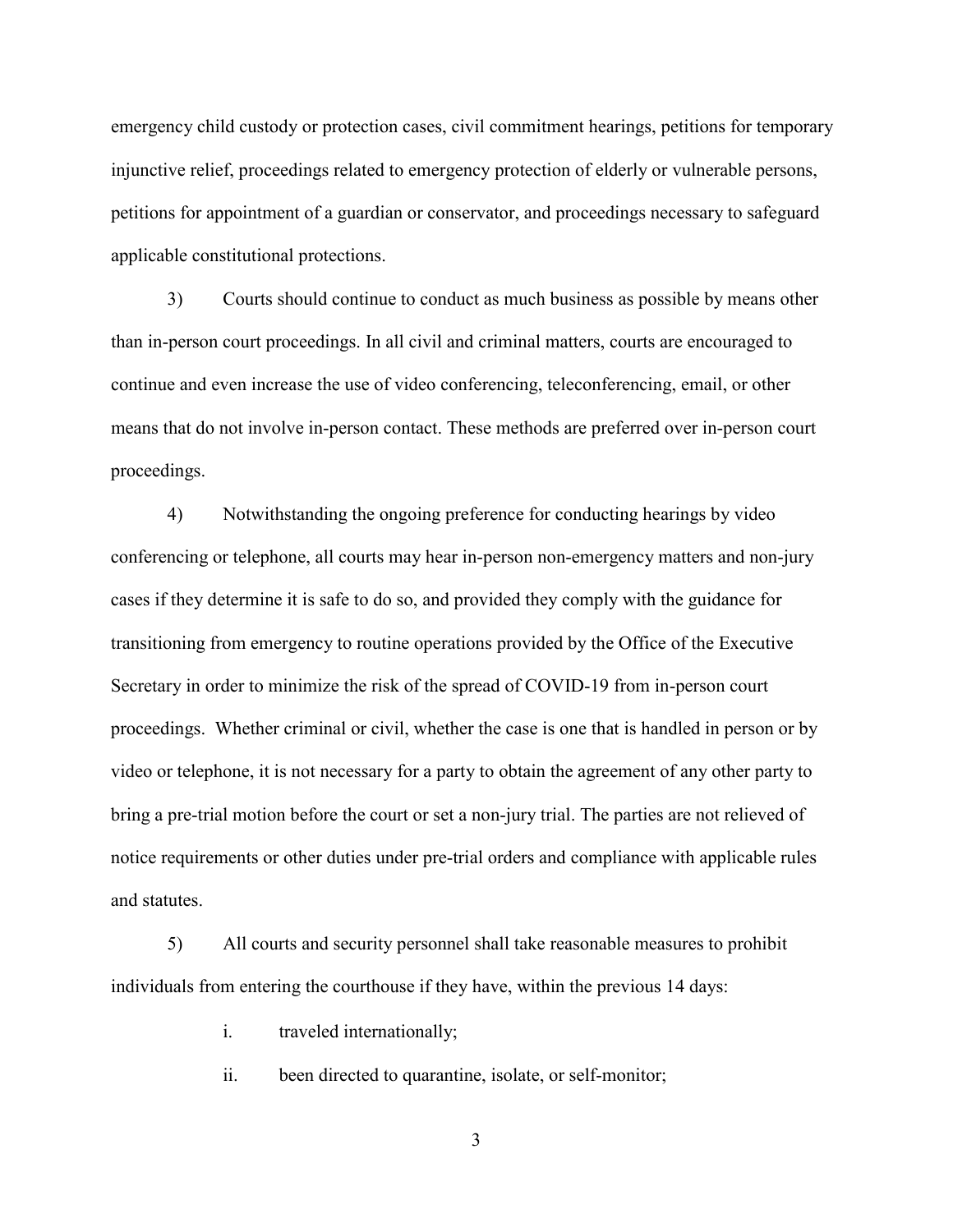- iii. been diagnosed with, or have had contact with anyone who has been diagnosed with, COVID-19;
- iv. experienced a fever, cough, or shortness of breath; or
- v. resided with or been in close contact with any person in the above-mentioned categories.

6) The court and security personnel shall direct such individuals to contact the clerk's office by telephone or other remote means to inform the clerk of their business before the court so they may receive further instruction regarding alternate arrangements for court access. Judges shall take reasonable steps to minimize the risk of the spread of COVID-19 through social and physical distancing. In doing so, it may be necessary to limit the number of people present in the courthouse or a particular courtroom at any given time to ensure that those present can remain six feet apart.

7) In order to further minimize the risk of the spread of COVID-19 in addition to recommended social and physical distancing, all persons aged 10 or over entering the courthouse must wear a face covering that covers the nose and mouth. This includes judges, attorneys, deputy sheriffs, court reporters, employees, members of the public, contractors, and all others who work in or visit the courthouse. Within a courtroom, the presiding judge may authorize removal of a face mask to facilitate a proceeding. Individuals without a face mask will not be permitted to enter the courthouse except for those who cannot safely wear a face mask because of a health-related condition. The requirement to wear a face mask shall not apply to judges or magistrates to the extent they determine it inhibits their ability to effectively communicate, or to individuals who have difficulty breathing or who cannot remove a face mask without help or have other medical issues that make the wearing of a face covering unsafe.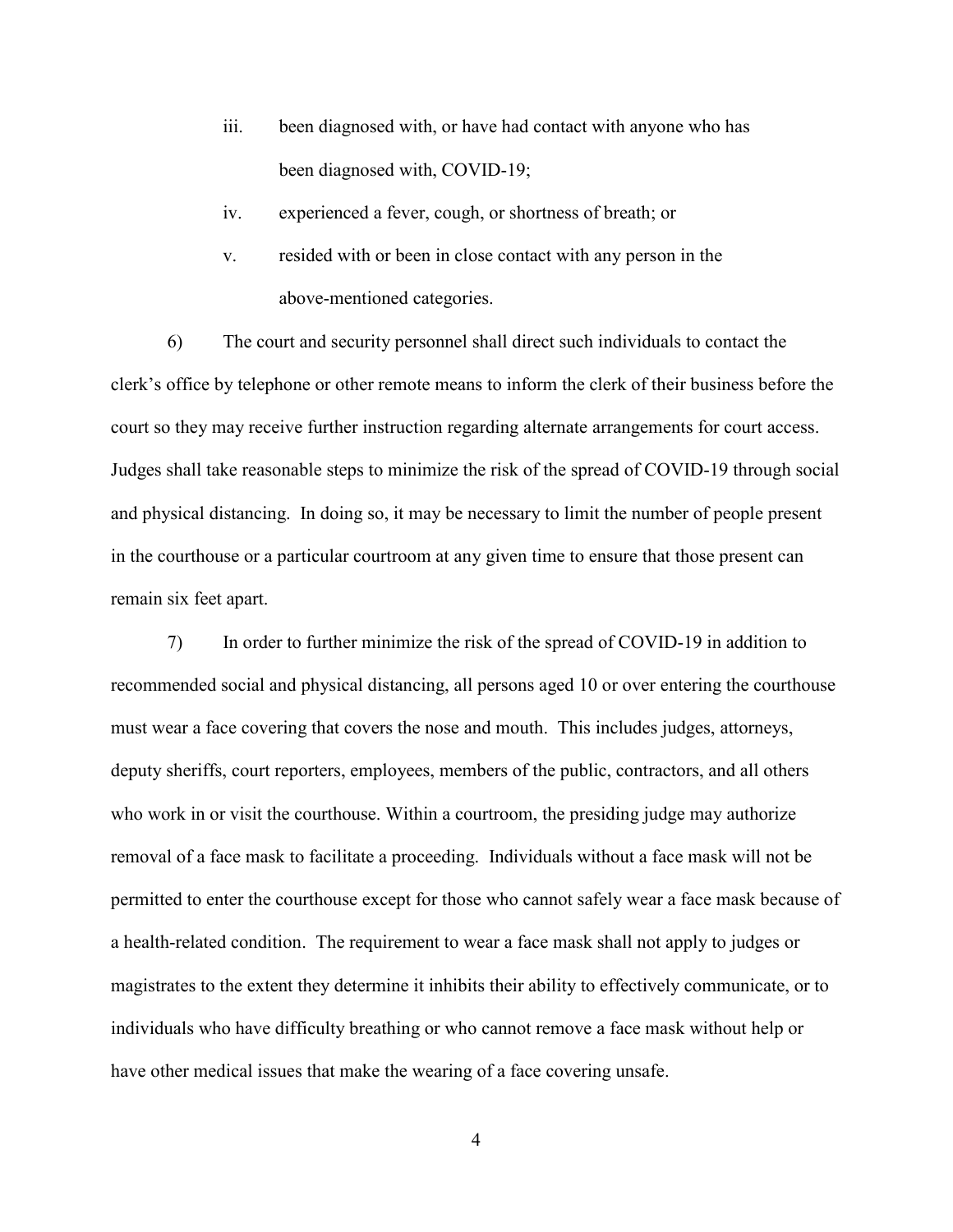8) Court clerks are charged with ensuring that their offices remain open and functions continue.

9) As provided in the Clarification Order, deadlines imposed by the Speedy Trial Act, Va. Code § 19.2-243, are tolled during the ongoing Period of Judicial Emergency (March 16, 2020, through June 28, 2020).

10) All courts are authorized to accept pleadings, orders and other documents that are electronically signed, including those where the electronic signature is accomplished by scanning.

11) Continuances and excuses for failure to appear shall be liberally granted for any cause resulting from the impact of the ongoing COVID-19 crisis.

12) It is ORDERED that, without exception and without regard to when any scheduling order was entered, all civil and criminal jury trials are suspended and shall be continued, and no jury trials shall occur in the Commonwealth for the duration of this order. Notwithstanding this suspension, upon notice to the parties or their counsel, courts may impose discovery deadlines, and other pre-trial deadlines in jury trial cases that are currently suspended. All jury trials scheduled for a date after June 28, 2020, are subject to a further period of suspension if the Declaration of Judicial Emergency is extended for additional periods as provided in Va. Code  $\S$  17.1-330(E).

13) Judges should continue to exercise their discretion with regard to holding grand jury proceedings.

14) To the extent that the content of this Order is different than the preceding orders, this Order shall control.